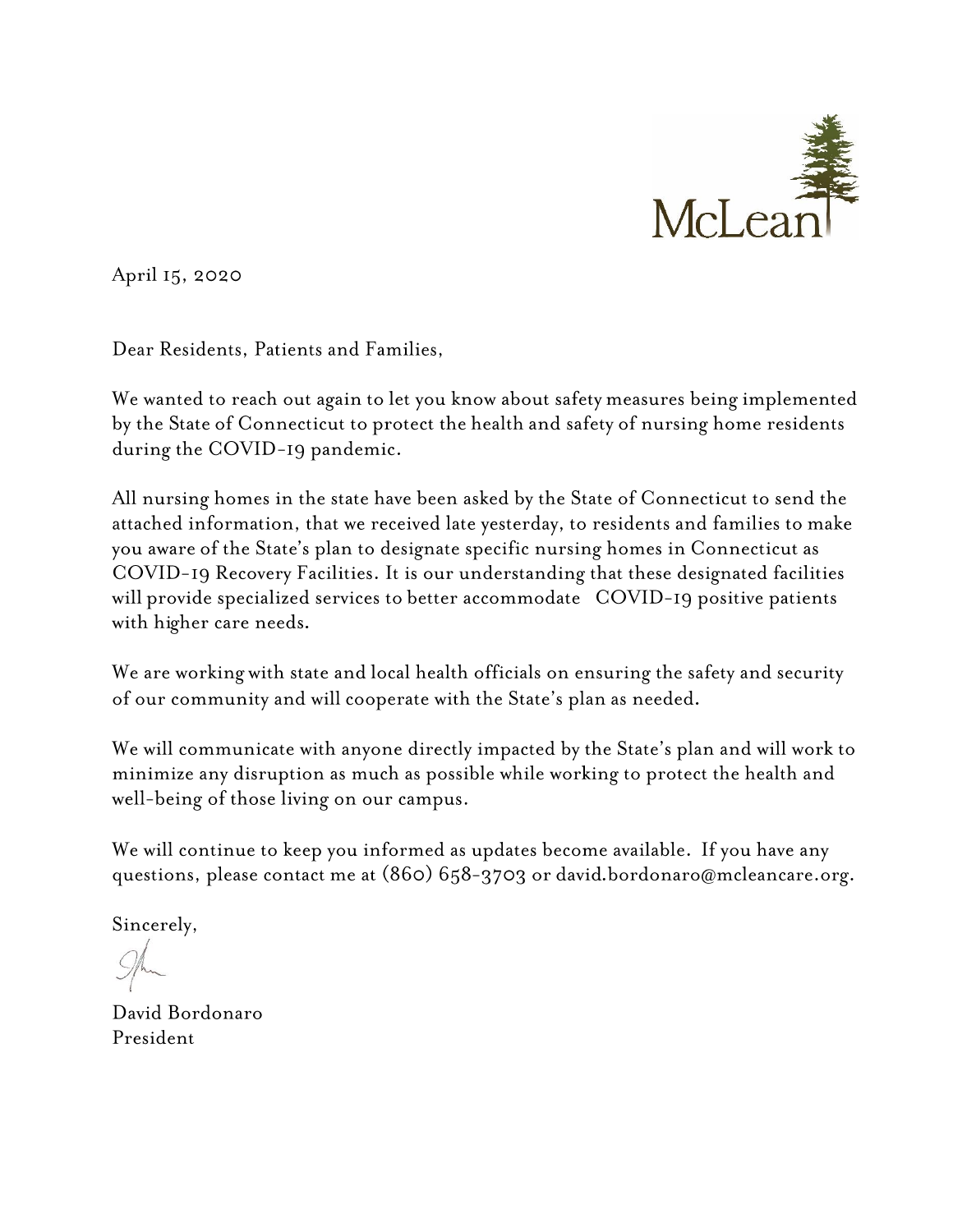

4/11/2020

Dear Resident, Family Member or Responsible Party,

I know you have received several letters from me, but this is a very fluid situation and the guidance changes as we learn more about this virus. As guidance develops, I will write to you, providing updates about the measures the State is taking to protect the rights, health and safety of nursing home residents. In the March 30, 2020 joint letter with the Department of Public Health (DPH), we explained that there have been positive tests for the coronavirus (COVID-19) in many nursing homes across our state.

Throughout this pandemic the Governor, in consultation with the State Department of Public Health, has had to make difficult decisions. I am thankful that they have kept the rights of residents, including first and foremost the right to appropriate medical care, at the forefront of this decision making. We have every indication that the rights, health, safety and wellbeing for Connecticut's nursing home residents remain a priority.

Providing physical distancing to slow the spread of the virus, as well as appropriate medical services for nursing home residents, are an essential part of the State's plan during this public health crisis. In order to meet the level of care some residents may need, designated nursing homes will provide specialized services and therefore be identified as COVID Recovery Facilities. COVID Recovery Facilities will have access to higher levels of care and services in order to treat residents with increased needs. All other homes will continue providing care in a traditional manner which may include the care of COVID-19 positive residents who do not require specialized care and services. These homes will incorporate practices to provide physical distancing which may include, for example, separate wings of the facility.

There are normal procedures for transfers or discharges on both a voluntary and involuntary basis for all nursing homes. Normally a nursing home is required to give you, your guardian, conservator or legally liable relative a written notice, and develop a plan with you, before a transfer from one room to another in the facility. This also normally applies before a transfer or discharge from one facility to another.

There are very few exceptions to this rule. One exception is infection control or other health/safety concerns that could impact or endanger other individuals in the home. If that is the case, under existing law, you may be transferred to another room with the right to notice and consultation after the fact, and otherwise all existing regulations and procedures would apply.

Under the current public health crisis, there may be situations involving a transfer to another facility where current procedures are waived or are done as soon as they can be. These would be related only to transfers involving the COVID-19 Recovery Facilities and be in consultation with your doctor, the Hospital, the Long-Term Care Ombudsman and DPH.

Otherwise, the rules and process involving a transfer to another nursing home are unchanged and remain in place.

55 Farmington Avenue • 12TH Floor, Hartford, CT 06105-3725 Phone: (860) 424-5200 Toll Free: 1-866-388-1888 • Right Fax: (860) 772-1704 Email: [LTCOP@ct.gov](mailto:LTCOP@ct.gov)

> Web: https://portal.ct.gov/LTCOP An Equal Opportunity / Affirmative Action Employer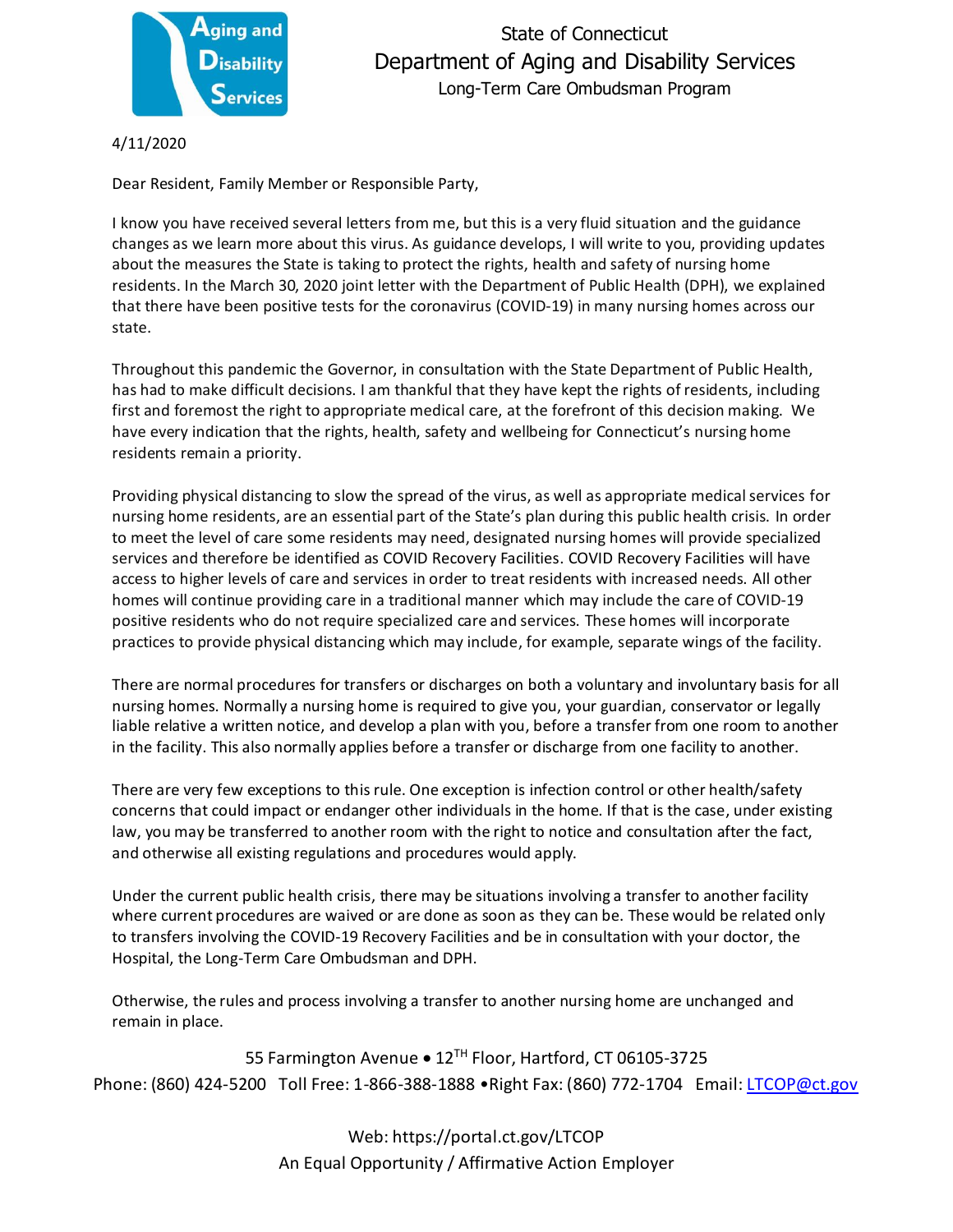If you are going to be asked to transfer from your room or nursing home, someone will discuss this with you. All transfers will be in consultation with your doctor and moves will be coordinated by the care team at your nursing home.

If the room change or transfer is due to infection control issues or other health/safety concerns that may impact other individuals in the home who could be endangered, you may be transferred with the official legal notice given after the fact. All other normal procedures remain in place.

The nursing homes that are designated as COVID Recovery Facilities may have residents who have tested negative and wish to move to a traditional nursing home or unit that is COVID-19 unknown. Residents who have tested COVID-19 negative and have elected to transfer will go to a quarantined section of the traditional nursing home for 14 days. Again, all transfers will be recommended or in consultation with the doctor and moves will be coordinated by the care team at your nursing home.

We understand that this period of physically distancing will remain in effect until it is deemed that the risk of transmission has been remedied. At that time, there will be a process to facilitate how residents can return to their nursing home of origin.

I know this is a great deal of information, potentially leaving you with more questions and that is very understandable. Throughout this process the Long-Term Care Ombudsman Program as well as all of the State agencies involved will be here to provide you with the most up to date and accurate information.

I will continue to host Facebook live events Mon, Wed and Fri. at 5:30 pm. To watch or ask questions, please visit the Connecticut Long Term Care Ombudsman Program's Facebook Page at *[https://www.facebook.com/CTLTCOP.](https://www.facebook.com/CTLTCOP)*

If you have specific questions or concerns related to your nursing home, you can contact the Long-Term Care Ombudsman's office toll-free at: **[1-866-388-1888](tel:18663881888)**

Please remember it is normal to have questions, feel uneasy or even scared. Our offices as well as the care team members at your nursing home are here for you. Reach out, talk about how you are feeling. We need to do things differently right now but will continue to offer support so that we can get through this together.

Sincerely,

Mauttan

Mairead Painter State Long-Term Care Ombudsman

*55 FARMINGTON AVENUE* • *12TH FLOOR, HARTFORD, CT 06105-3725 Phone: (860) 424-5055 • Fax: (860) 424-4850 Web: https://portal.ct.gov/LTCOP* An Equal Opportunity / Affirmative Action Employer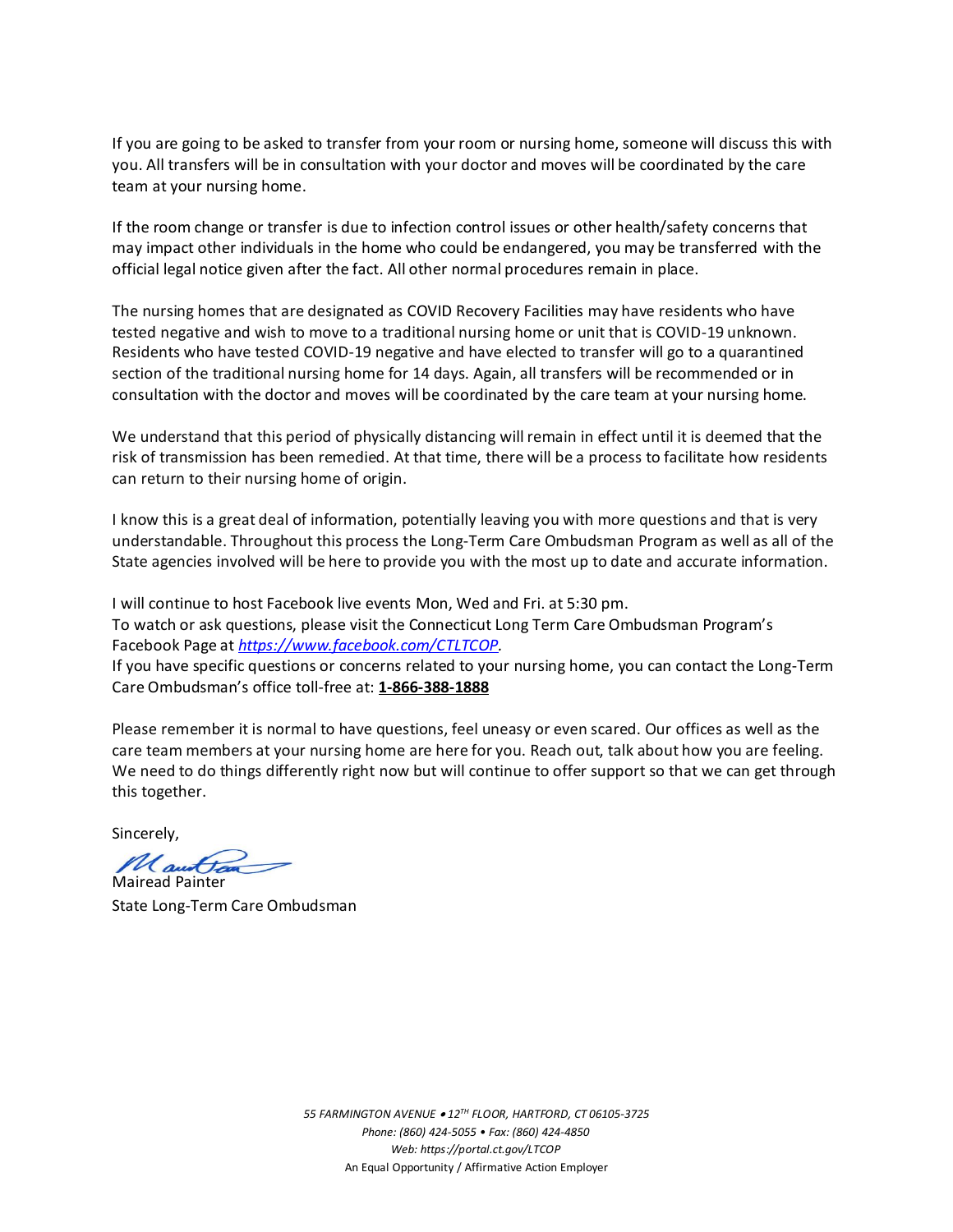## **FREQUENTLY ASKED QUESTIONS (FAQs) RELATED TO PLAN FOR LONG-TERM CARE FACILITIES (LTCFs) DURING COVID-19 PANDEMIC**

1. Will my family and I be told if there is a positive COVID-19 case in my nursing home?

*During this public health emergency, the Connecticut Department of Public Health (DPH) recommends that residents and families be notified expeditiously by the nursing home when one or more residents test positive for COVID-19.* 

2. What is a COVID Recovery Facility?

*DPH is planning to establish COVID Recovery Facilities.* 

- *Alternate COVID Recovery Facilities are alternate care sites that will accept COVID-positive patients discharged from the hospital who no longer need an acute hospital level of care, freeing up a hospital bed, and have a need for skilled nursing care or the need for additional support. These alternate care sites will be responsible for discharge planning and preparing patients for discharge into the community.*
- *COVID Recovery Facilities are existing nursing homes that will accept patients discharged from the hospital who previously resided in a nursing home but were denied re-admission to their original nursing home because of the facility's inability or incapacity to care for these patients who continue to be COVID positive.*
- 3. If my nursing home is chosen to be a COVID Recovery Facility, will I have to move to another nursing home?

*You will be offered the opportunity to transfer to another facility if you do not have symptoms and test negative for COVID-19. If you test positive for COVID-19, your current nursing home will be able to care for you.*

*The Medical Director and the Director of Nursing will discuss decisions to transfer with residents and their families.*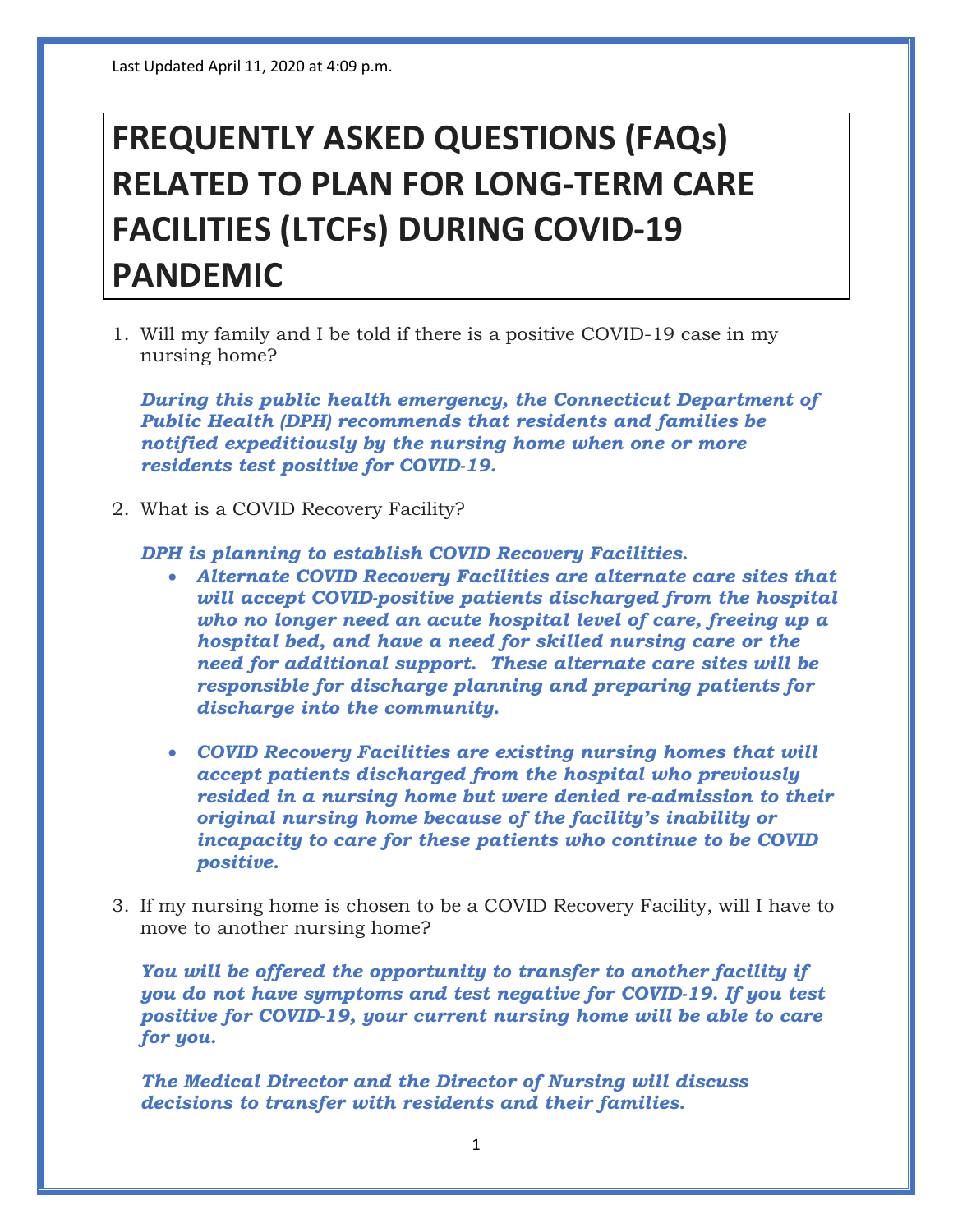4. Can residents decline the move and opt to take on the risk?

*A COVID-negative resident can discuss declining to transfer with the Medical Director and the Director of Nursing.*

5. Will COVID-positive residents need to move to a COVID Recovery Facility?

*COVID-positive residents can be cared for in their current nursing home. If they are hospitalized and ready for hospital discharge to nursing home level of care, they might be discharged to a COVID-Recovery Facility until ready for discharge back to their original facility, if possible, when COVID-negative.*

6. If my nursing home is not one of the COVID Recovery Facilities, will I have to move to another nursing home?

*No, you will not have to move to another nursing home.*

7. Q - Are there procedures for transfers or discharges on both voluntary and involuntary basis?

*Normally a nursing facility is required to give you, your guardian, conservator or legally liable relative a written notice and develop a plan with you, either A) transfer from one room to another within a facility; or B) transfer or discharge from one facility to another.* 

*There are very few exceptions to the rules related to notice and transfer or discharge. One of these existing reasons for an exception for room to room transfer is infection control issues or other health/safety concerns, that could impact other individuals or if other individuals in the home could be endangered. If that is the case, under existing law, you may be transferred to another room with the right to notice and appeal after the fact, otherwise all existing regulations and procedures would apply.*

*Under the Executive Order and Commissioner's Order there may be situations involving a transfer to another facility when current procedures are waived or are done as soon as practicable, related only to transfers involving the COVID-19 Recovery Facilities, due to the Public Health crisis. Otherwise, the rules and process involving a transfer to another nursing home are unchanged.*

*If you are going to be asked to transfer from your room or nursing home, someone will discuss this with you. If it is due to infection control issues or other health/safety concerns that may impact other*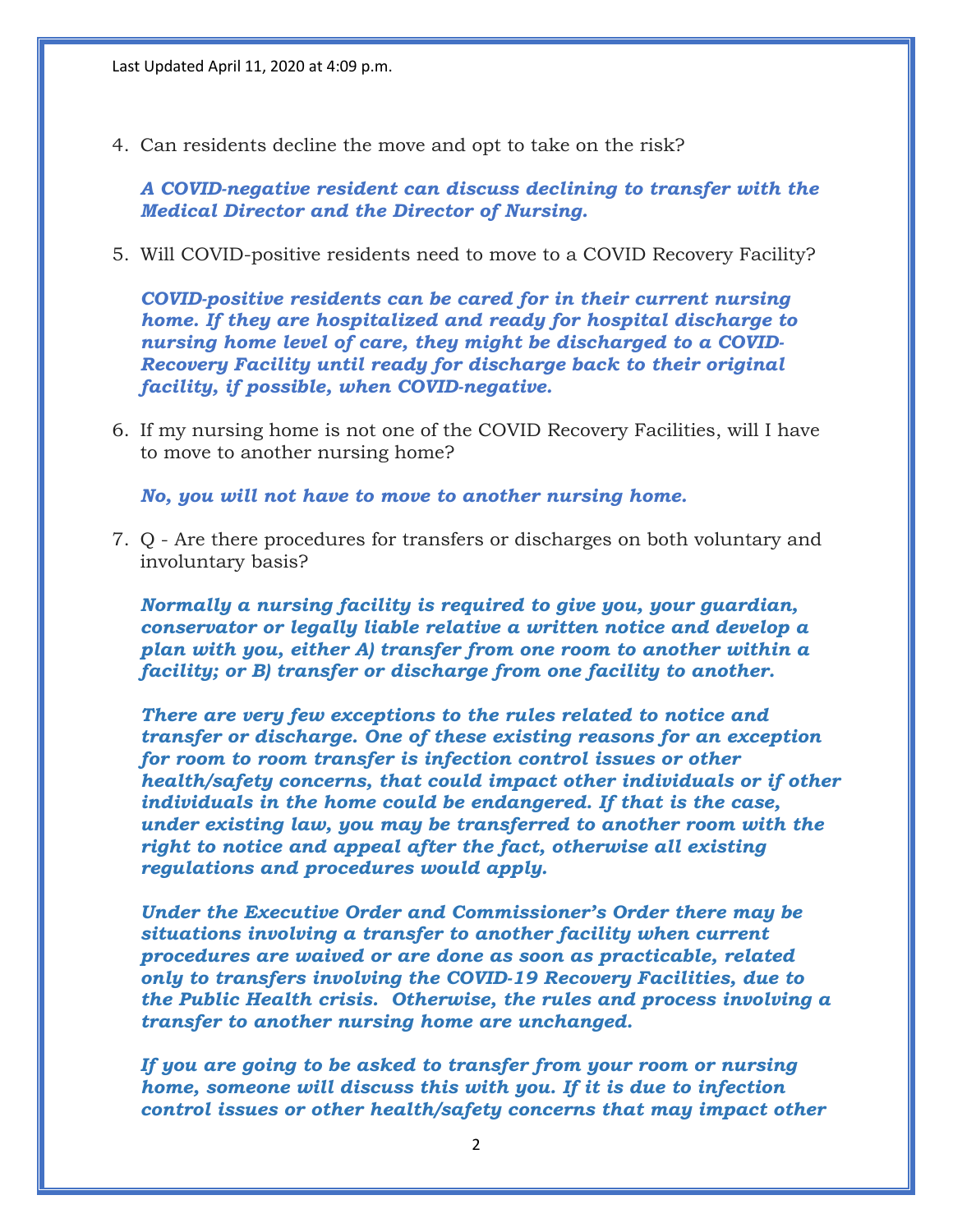*individuals in the home who could be endangered, you may be transferred, and the existing regulations apply. This is not a new procedure or process and should follow the normal regulations.*

8. Are residents in nursing homes that are not COVID Recovery Facilities being tested for COVID-19?

*The capacity to test nursing home residents for COVID-19 is limited and will be done on a priority basis. Residents with symptoms consistent with COVID-19 are in the highest priority group for testing.*

*Residents who are in units designated for COVID-positive residents and who do not have symptoms of COVID-19 are in the next highest priority group for testing. If they are COVID-negative, they can be moved to another part of the nursing home.*

*Residents pending test results will be moved to a unit or area of their current home for residents with pending test results.*

9. If I develop a COVID infection, will I be moved within my home?

*You may be moved if you test positive for COVID-19. If you have symptoms but are pending results, you will be moved to a unit or area of your home for residents awaiting test results, in isolation within a room as a precaution.*

*If you test positive for COVID-19, you will be moved to a unit or area of your current home for COVID-positive residents. There is no current plan to move people to another home if you test positive.*

*If you are hospitalized and ready for hospital discharge to nursing home level of care, you might be discharged to another nursing home other than your own until you are ready for discharge back to your original home, if possible, when you test COVID-negative.*

10. Will I be quarantined for 14 days before being blended into the rest of the community?

*Upon admission to a nursing home, all new residents will be restricted to their room for 14 days.* 

11. How will I know if I am going to be moved within my home to make room for someone who has COVID-19?

*The Medical Director and the Director of Nursing will discuss this with each involved resident and will notify the Long-Term Care*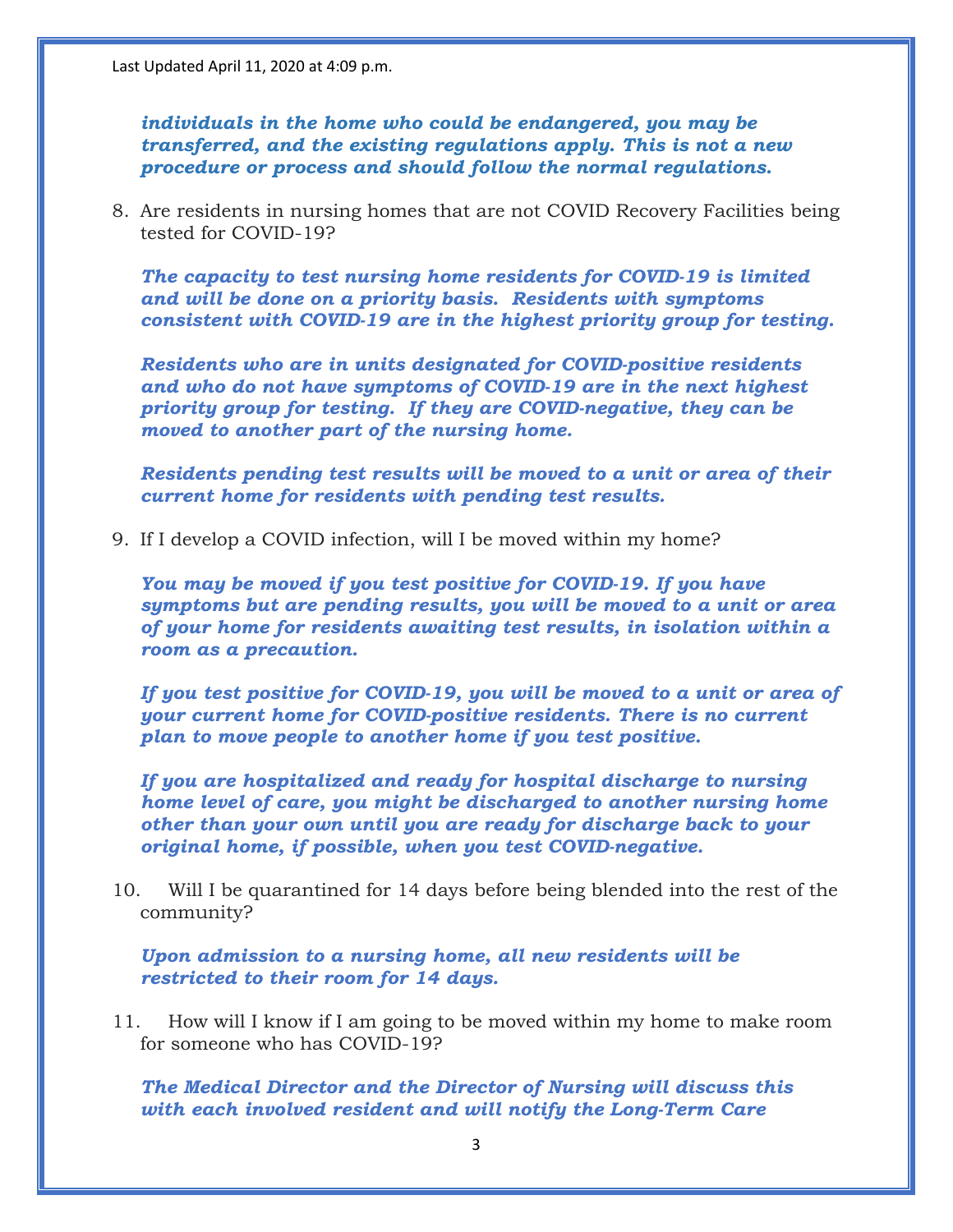*Ombudsman, who will be available to guide residents through the process.*

12. How much notice will I have?

*We will provide as much notice as possible.*

13. Who will move my belongings?

*The facility is responsible for the transfer of residents' belongings. Based on the infection control guidance, it may be necessary to sanitize and store belongings until your return or relocation.* 

14. Will I get to go back to my original room?

*This is a difficult question to answer. Residents who have been moved will eventually go back to their original facility, if possible. For any residents returning to their original facility, we cannot guarantee that residents will return to their original rooms, but that will happen if the rooms are vacant.*

15. Who will do the moves?

*Proper transport will be provided based on residents' medical status.*

16. How do residents know that these transferred residents will not contaminate the facility?

*Residents will be screened appropriately before transfer and/or will undergo a 14-day isolation period upon transfer.* 

17. Can a family member see a resident who is transferring before or while the move takes place?

*Families can video chat and use other technologies to see their loved ones. The no-visitation policy is still in effect.*

18. If I move will my new home know my payment status?

*All financial terms remain the same for residents.*

19. What if a redetermination is due soon or while I am gone?

*If your HUSKY Health benefits were scheduled to end in March or April 2020, DSS will automatically continue your benefits through at*